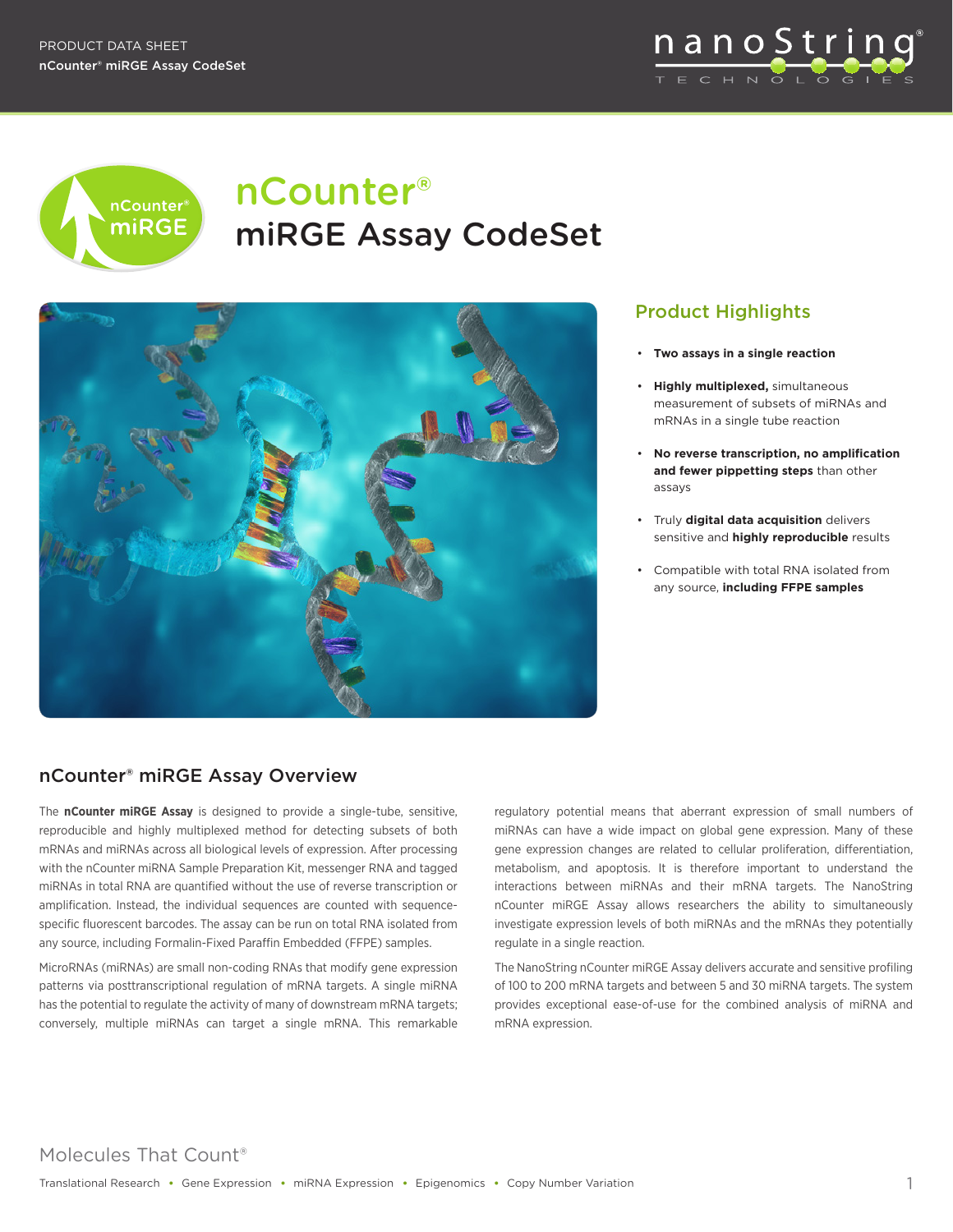### nCounter miRNA Sample Preparation Kit nCounter Analysis System

The nCounter miRNA Sample Preparation Kit provides reagents for ligating unique oligonuceotide tags onto miRNAs that are in a total RNA sample, allowing these short RNAs to be counted with great specificity. Since the tagging reactions only affect miRNAs in the sample, the mRNA transcripts are unaltered, allowing them to be quantified in a downstream hybridization.

The nCounter miRGE sample preparation procedure involves a multiplexed annealing of the specific tags to their target miRNAs, a ligation reaction, and an enzymatic purification to remove the excess unligated tags. Sequence specificity between each miRNA and its appropriate tag is ensured by careful, stepwise control of annealing and ligation temperatures. Controls included in the nCounter miRNA Sample Preparation Kit allow the user to monitor the ligation efficiency and specificity, hybridization efficiency, and background levels through the entire process. This unique sample preparation method has a total hands-on time of approximately 1 hour.

After sample preparation, the nCounter Analysis System is used to obtain quantitative expression data. The nCounter Analysis System delivers direct multiplexed measurements of tagged miRNA and mRNA expression, providing digital readouts of the relative abundance of hundreds of expression targets simultaneously. The nCounter platform is based on two target-specific probes that bind to their cognate sequence in a solution-based hybridization reaction. A Reporter Probe carries the fluorescent barcode and a Capture Probe allows the complex to be immobilized for data collection. The protocol does not include any amplification steps that might introduce bias into the results.

Probes specific for a set of mRNAs and miRNAs are combined with a series of internal controls to form the miRGE Assay Codeset. After hybridization of the Codeset with the tagged preparation, samples are transferred to the nCounter Prep Station where excess probes are removed and probe/target complexes are aligned and immobilized in the nCounter Cartridge. Cartridges are then placed into the nCounter Digital Analyzer for data collection. Each miRNA and mRNA of interest is identified by the "color code" generated by six ordered fluorescent spots present on the Reporter Probe. The Reporter Probes on the surface of the cartridge are then counted and tabulated for each mRNA and miRNA species.

### miRGE Assay Performance Data

To demonstrate the reproducibility of data generated using the nCounter miRGE Assay, 100 ng of total RNA was isolated from mouse lung tissue and processed following the nCounter miRGE Assay Manual. Processed samples were hybridized with a miRGE CodeSet interrogating 20 miRNA and 185 mRNA targets. To account for minor differences in hybridization and purification efficiencies, the raw molecular counts were normalized with internal positive spike controls present in each sample. Counts for individual probes in technical replicates were highly correlated between sample preparations *(R2 >0.99, Figure 1)*.



**FIGURE 1:** Counts for 20 miRNAs and 185 mRNAs species in mouse lung total RNA were highly reproducible between technical replicates.

COUNTS IN REPLICATE 1

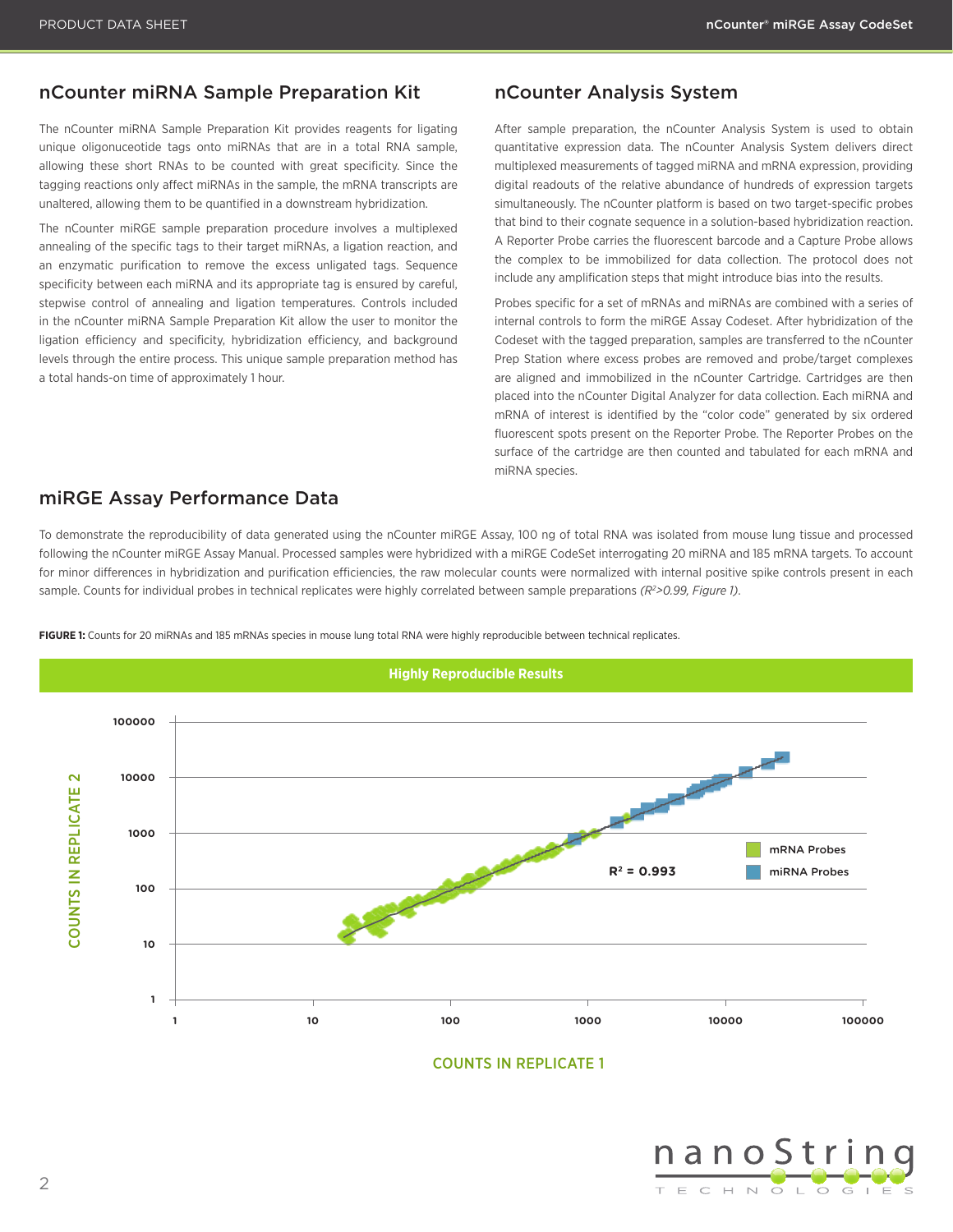Given that many miRNAs share similar nucleotide sequences at their 5' end ("seed" regions), the ability of the miRGE Assay to specifically identify individual miRNAs among highly homologous family members was examined. Individual synthetic Let7 family miRNAs (Table 1) for both human and mouse were prepared and analyzed following the nCounter miRGE Assay protocol and the counts for specific family members were examined. Counts for these specific Let7 probes in a single target assay were then expressed as a percentage relative to the perfect match probe in that assay (Table 2). The majority of probes exhibited less than 1 percent cross-hybridization, indicating that the nCounter miRGE Assay can accurately distinguish between highly similar miRNAs with great sequence specificity.

**TABLE 1:** Sequences for miRNAs in the Let7 family are highly similar.

| miRNA | <b>Sequence</b>                       |
|-------|---------------------------------------|
| Let7e | ugagguaggagguuguauaguu                |
| Let7f | ugagguaguag <mark>a</mark> uuguauaguu |
| Let7i | ugagguaguaguuugugcuguu                |

**TABLE 2:** Low cross-hybridization between miRNAs of the Let7 family demonstrated the superior sensitivity of the nCounter miRGE Assay.

|                        | miRNA Target |       |        |                          |        |                          |        |                          |                          |                          |
|------------------------|--------------|-------|--------|--------------------------|--------|--------------------------|--------|--------------------------|--------------------------|--------------------------|
|                        |              |       | Let7a  | Let7b                    | Let7c  | Let7d                    | Let7e  | Let7f                    | Let7g                    | Let7i                    |
| nCounter               | HUMAN        | Let7e | $1\%$  | $\overline{\phantom{a}}$ | $\sim$ | $\overline{\phantom{a}}$ | 100%   | $\overline{\phantom{a}}$ | $\overline{\phantom{a}}$ | $\sim$                   |
| miRNA<br><b>Probes</b> |              | Let7f | $\sim$ | $\overline{\phantom{a}}$ | $\sim$ | $\overline{\phantom{a}}$ | $\sim$ | 100%                     | $\overline{\phantom{a}}$ | $\overline{\phantom{a}}$ |
|                        |              |       |        |                          |        |                          |        |                          |                          |                          |
|                        | SE           | Let7e | $1\%$  | $\overline{\phantom{a}}$ | $\sim$ | $\overline{\phantom{a}}$ | 100%   | $\overline{\phantom{a}}$ | $\overline{\phantom{a}}$ | $\overline{\phantom{a}}$ |
|                        | NOU.         | Let7i | 3%     | $\sim$                   | $\sim$ | $\sim$                   | $1\%$  | $\sim$                   | $\sim$                   | 100%                     |

To examine the ability of the nCounter miRGE Assay to measure mRNA and miRNA expression levels in Formalin-Fixed Paraffin-Embedded (FFPE) tissues, FFPEderived purified total RNA was processed and hybridized with a miRGE CodeSet as described in the assay manual. Counts for each mRNA and miRNA probe were then compared to counts generated with matched purified RNA from fresh tissue. These results demonstrate that high quality data, comparable to that obtainable with fresh samples ( $R^2 \ge 0.92$ ), can be achieved from FFPE-derived RNA samples and the nCounter miRGE Assay kit.

FIGURE 2: Molecular counts of miRNAs and mRNAs correlate extremely well in total RNA purified from fresh frozen or FFPE-preserved matched tissue (R<sup>2</sup> > 0.92).